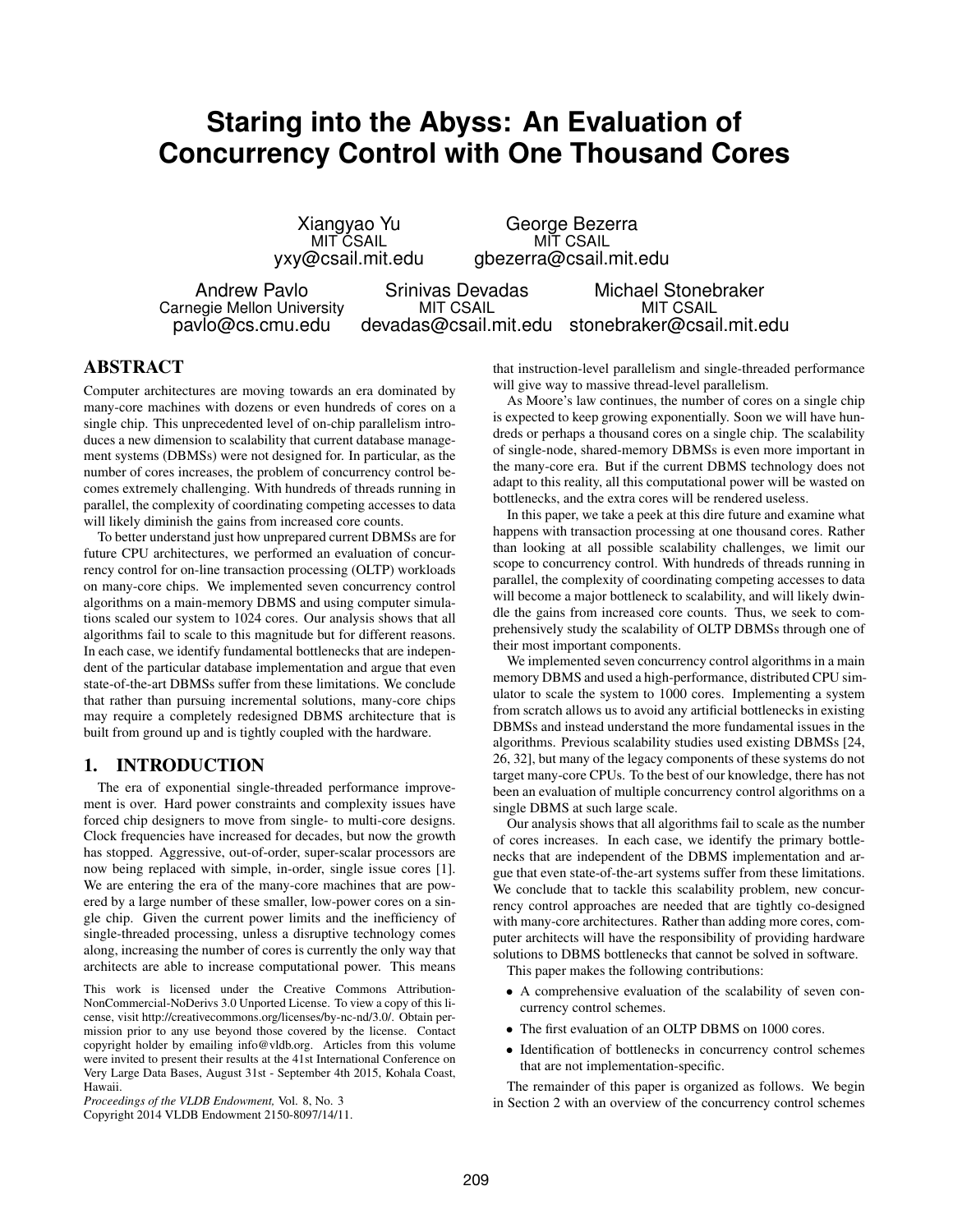used in our evaluation. Section [3](#page-2-0) describes the components of our study. We present our analysis in Sections [4](#page-3-0) and [5,](#page-5-0) followed by a discussion of results in Section [6.](#page-9-0) Finally, we survey related work in Section [7](#page-10-0) and discuss future research directions in Section [8.](#page-11-4)

# <span id="page-1-0"></span>2. CONCURRENCY CONTROL SCHEMES

OLTP database systems support the part of an application that interacts with *end-users*. End-users interact with the front-end application by sending it requests to perform some function (e.g., reserve a seat on a flight). The application processes these requests and then executes transactions in the DBMS. Such users could be humans on their personal computer or mobile device, or another computer program potentially running somewhere else in the world.

A *transaction* in the context of one of these systems is the execution of a sequence of one or more operations (e.g., SQL queries) on a shared database to perform some higher-level function [\[17\]](#page-11-5). It is the basic unit of change in a DBMS: partial transactions are not allowed, and the effect of a group of transactions on the database's state is equivalent to any serial execution of all transactions. The transactions in modern OLTP workloads have three salient characteristics: (1) they are short-lived (i.e., no user stalls), (2) they touch a small subset of data using index look-ups (i.e., no full table scans or large joins), and (3) they are repetitive (i.e., executing the same queries with different inputs) [\[38\]](#page-11-6).

An OLTP DBMS is expected to maintain four properties for each transaction that it executes: (1) atomicity, (2) consistency, (3) isolation, and (4) durability. These unifying concepts are collectively referred to with the *ACID* acronym [\[20\]](#page-11-7). Concurrency control permits end-users to access a database in a multi-programmed fashion while preserving the illusion that each of them is executing their transaction alone on a dedicated system [\[3\]](#page-11-8). It essentially provides the atomicity and isolation guarantees in the system.

We now describe the different concurrency control schemes that we explored in our many-core evaluation. For this discussion, we follow the canonical categorization that all concurrency schemes are either a variant of *two-phase locking* or *timestamp ordering* protocols [\[3\]](#page-11-8). Table [1](#page-1-1) provides a summary of these different schemes.

## 2.1 Two-Phase Locking

Two-phase locking (2PL) was the first provably correct method of ensuring the correct execution of concurrent transactions in a database system [\[6,](#page-11-9) [12\]](#page-11-10). Under this scheme, transactions have to acquire locks for a particular element in the database before they are allowed to execute a read or write operation on that element. The transaction must acquire a *read lock* before it is allowed to read that element, and similarly it must acquire a *write lock* in order to modify that element. The DBMS maintains locks for either each tuple or at a higher logical level (e.g., tables, partitions) [\[14\]](#page-11-11).

The ownership of locks is governed by two rules: (1) different transactions cannot simultaneously own *conflicting locks*, and (2) once a transaction surrenders ownership of a lock, it may never obtain additional locks [\[3\]](#page-11-8). A read lock on an element conflicts with a write lock on that same element. Likewise, a write lock on an element conflicts with a write lock on the same element.

In the first phase of 2PL, known as the *growing phase*, the transaction is allowed to acquire as many locks as it needs without releasing locks [\[12\]](#page-11-10). When the transaction releases a lock, it enters the second phase, known as the *shrinking phase*; it is prohibited from obtaining additional locks at this point. When the transaction terminates (either by committing or aborting), all the remaining locks are automatically released back to the coordinator.

2PL is considered a pessimistic approach in that it assumes that transactions will conflict and thus they need to acquire locks to

<span id="page-1-1"></span>

|  |                | <b>DL DETECT</b> 2PL with deadlock detection.              |
|--|----------------|------------------------------------------------------------|
|  | NO_WAIT        | 2PL with non-waiting deadlock prevention.                  |
|  |                | <b>WAIT DIE</b> 2PL with wait-and-die deadlock prevention. |
|  |                | <b>TIMESTAMP</b> Basic T/O algorithm.                      |
|  | <b>MVCC</b>    | Multi-version T/O.                                         |
|  | occ            | Optimistic concurrency control.                            |
|  | <b>H-STORE</b> | T/O with partition-level locking.                          |
|  |                |                                                            |

Table 1: The concurrency control schemes evaluated in this paper

avoid this problem. If a transaction is unable to acquire a lock for an element, then it is forced to wait until the lock becomes available. If this waiting is uncontrolled (i.e., indefinite), then the DBMS can incur deadlocks [\[3\]](#page-11-8). Thus, a major difference among the different variants of 2PL is in how they handle deadlocks and the actions that they take when a deadlock is detected. We now describe the different versions of 2PL that we have implemented in our evaluation framework, contrasting them based on these two details:

2PL with Deadlock Detection (**DL\_DETECT**): The DBMS monitors a *waits-for* graph of transactions and checks for cycles (i.e., deadlocks) [\[19\]](#page-11-12). When a deadlock is found, the system must choose a transaction to abort and restart in order to break the cycle. In practice, a centralized deadlock detector is used for cycle detection. The detector chooses which transaction to abort based on the amount of resources it has already used (e.g., the number of locks it holds) to minimize the cost of restarting a transaction [\[3\]](#page-11-8).

2PL with Non-waiting Deadlock Prevention (**NO\_WAIT**): Unlike deadlock detection where the DBMS waits to find deadlocks after they occur, this approach is more cautious in that a transaction is aborted when the system suspects that a deadlock might occur [\[3\]](#page-11-8). When a lock request is denied, the scheduler immediately aborts the requesting transaction (i.e., it is not allowed to wait to acquire the lock).

2PL with Waiting Deadlock Prevention (**WAIT\_DIE**): This is a non-preemptive variation of the NO\_WAIT scheme technique where a transaction is allowed to wait for the transaction that holds the lock that it needs if that transaction is older than the one that holds the lock. If the requesting transaction is younger, then it is aborted (hence the term "dies") and is forced to restart [\[3\]](#page-11-8). Each transaction needs to acquire a timestamp before its execution and the timestamp ordering guarantees that no deadlocks can occur.

# 2.2 Timestamp Ordering

Timestamp ordering (T/O) concurrency control schemes generate a serialization order of transactions a priori and then the DBMS enforces this order. A transaction is assigned a unique, monotonically increasing timestamp before it is executed; this timestamp is used by the DBMS to process conflicting operations in the proper order (e.g., read and write operations on the same element, or two separate write operations on the same element) [\[3\]](#page-11-8).

We now describe the T/O schemes implemented in our test-bed. The key differences between the schemes are (1) the granularity that the DBMS checks for conflicts (i.e., tuples vs. partitions) and (2) when the DBMS checks for these conflicts (i.e., while the transaction is running or at the end).

Basic T/O (TIMESTAMP): Every time a transaction reads or modifies a tuple in the database, the DBMS compares the timestamp of the transaction with the timestamp of the last transaction that reads or writes the same tuple. For any read or write operation, the DBMS rejects the request if the transaction's timestamp is less than the timestamp of the last write to that tuple. Likewise, for a write operation, the DBMS rejects it if the transaction's timestamp is less than the timestamp of the last read to that tuple. In TIMES-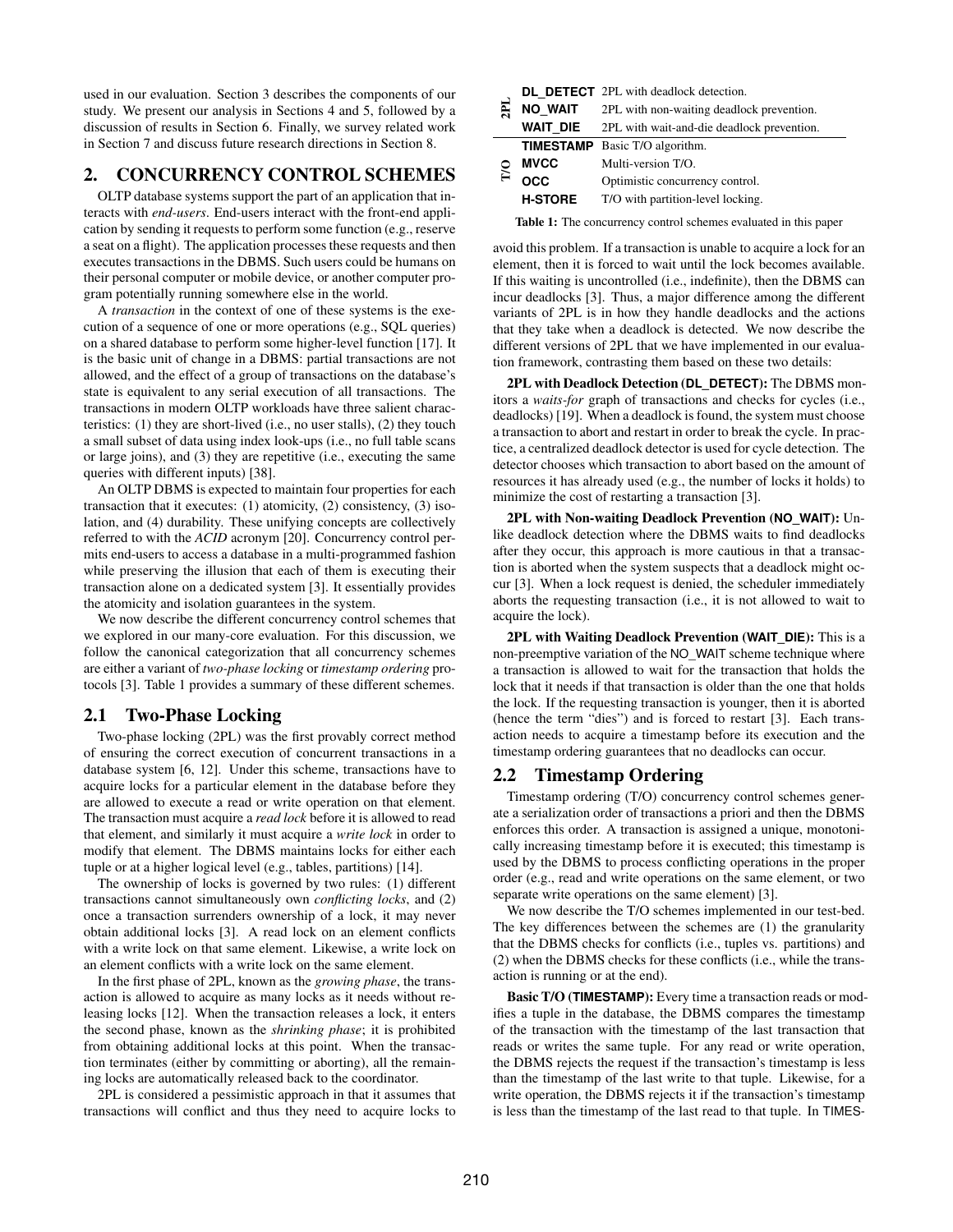TAMP, a read query makes a local copy of the tuple to ensure repeatable reads since it is not protected by locks. When a transaction is aborted, it is assigned a new timestamp and then restarted. This corresponds to the "basic T/O" algorithm as described in [\[3\]](#page-11-8), but our implementation uses a decentralized scheduler.

Multi-version Concurrency Control (**MVCC**): Under MVCC, every write operation creates a new version of a tuple in the database [\[4,](#page-11-13) [5\]](#page-11-14). Each version is tagged with the timestamp of the transaction that created it. The DBMS maintains an internal list of the versions of an element. For a read operation, the DBMS determines which version in this list the transaction will access. Thus, it ensures a serializable ordering of all operations. One benefit of MVCC is that the DBMS does not reject operations that arrive late. That is, the DBMS does not reject a read operation because the element that it targets has already been overwritten by another transaction [\[5\]](#page-11-14).

Optimistic Concurrency Control (**OCC**): The DBMS tracks the read/write sets of each transaction and stores all of their write operations in their private workspace [\[28\]](#page-11-15). When a transaction commits, the system determines whether that transaction's read set overlaps with the write set of any concurrent transactions. If no overlap exists, then the DBMS applies the changes from the transaction's workspace into the database; otherwise, the transaction is aborted and restarted. The advantage of this approach for main memory DBMSs is that transactions write their updates to shared memory only at commit time, and thus the contention period is short [\[42\]](#page-11-16). Modern implementations of OCC include Silo [\[42\]](#page-11-16) and Microsoft's Hekaton [\[11,](#page-11-17) [29\]](#page-11-18). In this paper, our algorithm is similar to Hekaton in that we parallelize the validation phase and thus is more scalable than the original algorithm [\[28\]](#page-11-15).

T/O with Partition-level Locking (**H-STORE**): The database is divided into disjoint subsets of memory called *partitions*. Each partition is protected by a lock and is assigned a single-threaded execution engine that has exclusive access to that partition. Each transaction must acquire the locks for all of the partitions that it needs to access before it is allowed to start running. This requires the DBMS to know what partitions that each individual transaction will access before it begins [\[34\]](#page-11-19). When a transaction request arrives, the DBMS assigns it a timestamp and then adds it to all of the lock acquisition queues for its target partitions. The execution engine for a partition removes a transaction from the queue and grants it access to that partition if the transaction has the oldest timestamp in the queue [\[38\]](#page-11-6). Smallbase was an early proponent of this approach [\[22\]](#page-11-20), and more recent examples include H-Store [\[27\]](#page-11-21).

# <span id="page-2-0"></span>3. MANY-CORE DBMS TEST-BED

Since many-core chips do not yet exist, we performed our analysis through Graphite [\[30\]](#page-11-22), a CPU simulator that can scale up to 1024 cores. For the DBMS, we implemented a main memory OLTP engine that only contains the functionality needed for our experiments. The motivation for using a custom DBMS is two fold. First, we can ensure that no other bottlenecks exist other than concurrency control. This allows us to study the fundamentals of each scheme in isolation without interference from unrelated features. Second, using a full-featured DBMS is impractical due to the considerable slowdown of simulators (e.g., Graphite has an average slowdown of  $10,000 \times$ ). Our engine allows us to limit the experiments to reasonable times. We now describe the simulation infrastructure, the DBMS engine, and the workloads used in this study.

## 3.1 Simulator and Target Architecture

Graphite [\[30\]](#page-11-22) is a fast CPU simulator for large-scale multi-core systems. Graphite runs off-the-shelf Linux applications by creat-

<span id="page-2-1"></span>

Figure 1: Graphite Simulator Infrastructure – Application threads are mapped to simulated core threads deployed on multiple host machines.

<span id="page-2-2"></span>

Figure 2: Target Architecture – Tiled chip multi-processor with 64 tiles and a 2D-mesh network-on-chip. Each tile contains a processing core, L1 and L2 caches, and a network switch (SW).

ing a separate thread for each core in the architecture. As shown in Fig. [1,](#page-2-1) each application thread is attached to a simulated core thread that can then be mapped to different processes on separate host machines. For additional performance, Graphite relaxes cycle accuracy, using periodic synchronization mechanisms to model instruction-level granularity. As with other similar CPU simulators, it only executes the application and does not model the operating system. For this paper, we deployed Graphite on a 22-node cluster, each with dual-socket Intel Xeon E5-2670 and 64GB of DRAM.

The target architecture is a tiled multi-core CPU, where each tile contains a low-power, in-order processing core, 32KB L1 instruction/data cache, a 512KB L2 cache slice, and a network router. This is similar to other commercial CPUs, such as Tilera's Tile64 (64 cores), Intel's SCC (48 cores), and Intel's Knights Landing (72 cores) [\[1\]](#page-11-0). Tiles are interconnected using a high-bandwidth, 2Dmesh on-chip network, where each hop takes two cycles. Both the tiles and network are clocked at 1GHz frequency. A schematic of the architecture for a 64-core machine is depicted in Fig. [2.](#page-2-2)

We use a shared L2-cache configuration because it is the most common last-level cache design for commercial multi-cores. In a comparison experiment between shared and private L2-caches, we observe that shared caches lead to significantly less memory traffic and higher performance for OLTP workloads due to its increased aggregate cache capacity (results not shown). Since L2 slices are distributed among the different tiles, the simulated multi-core system is a NUCA (Non-Uniform Cache Access) architecture, where L2-cache latency increases with distance in the 2D-mesh.

# <span id="page-2-3"></span>3.2 DBMS

We implemented our own lightweight main memory DBMS based on pthreads to run in Graphite. It executes as a single process with the number of worker threads equal to the number of cores, where each thread is mapped to a different core. All data in our DBMS is stored in memory in a row-oriented manner. The system supports basic hash table indexes and a pluggable lock manager that allows us swap in the different implementations of the concurrency control schemes described in Section [2.](#page-1-0) It also allows the indexes and lock manager to be partitioned (as in the case with the H-STORE scheme) or run in a centralized mode.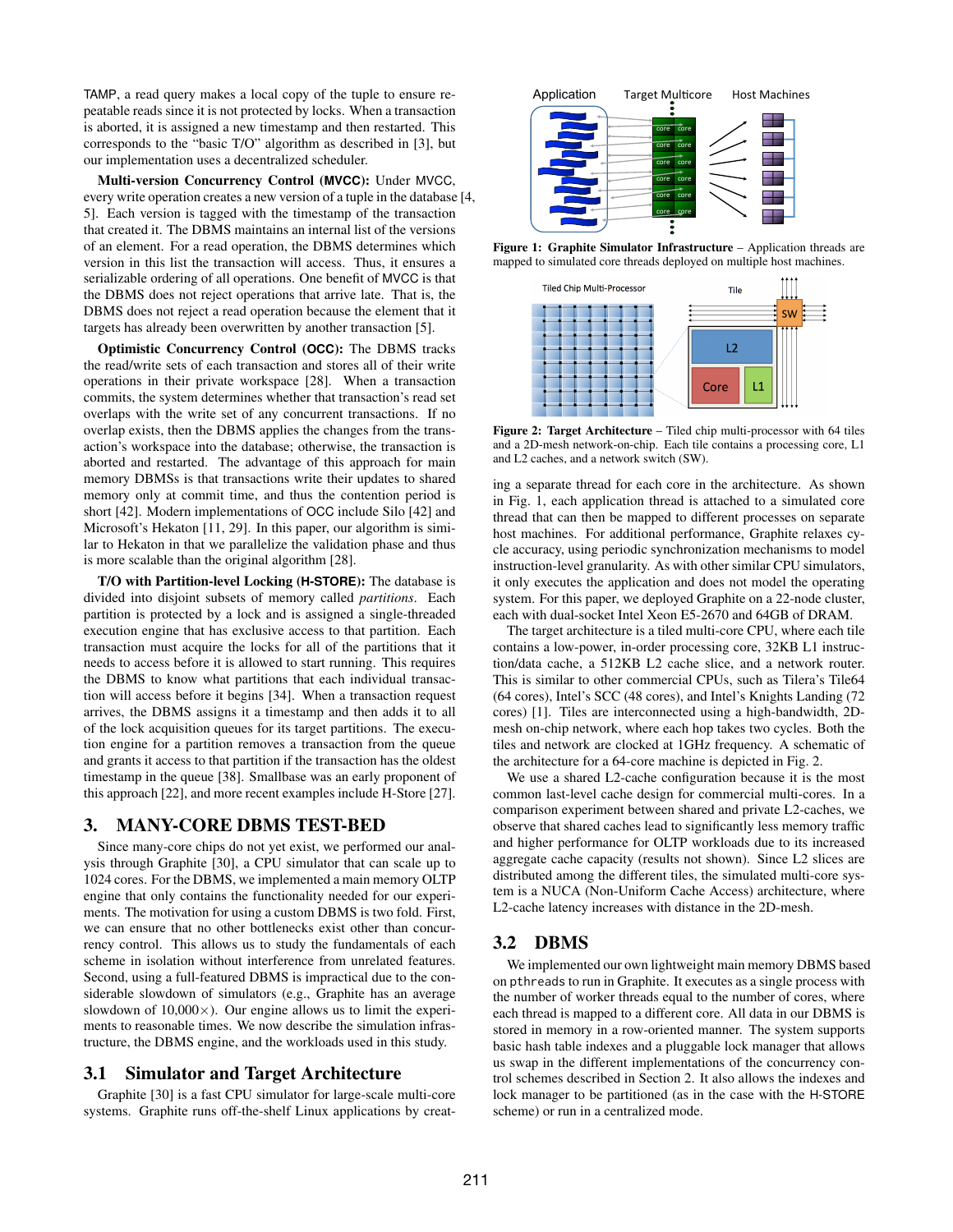Client threads are not simulated in our system; instead, each worker contains a fixed-length queue of transactions that are served in order. This reduces the overhead of network protocols, which are inherently difficult to model in the simulator. Each transaction contains program logic intermixed with query invocations. The queries are executed serially by the transaction's worker thread as they are encountered in the program logic. Transaction statistics, such as throughput, latency, and abort rates, are collected after a warm-up period that is long enough for the system to achieve a steady state.

In addition to runtime statistics, our DBMS also reports how much time each transaction spends in the different components of the system [\[21\]](#page-11-23). We group these measurements into six categories:

**USEFUL WORK**: The time that the transaction is actually executing application logic and operating on tuples in the system.

**ABORT**: The overhead incurred when the DBMS rolls back all of the changes made by a transaction that aborts.

**TS ALLOCATION**: The time that it takes for the system to acquire a unique timestamp from the centralized allocator. For those concurrency control schemes that require a timestamp, the allocation overhead happens only once per transaction.

**INDEX**: The time that the transaction spends in the hash indexes for tables, including the overhead of low-level latching of the buckets in the hash tables.

**WAIT**: The total amount of time that a transaction has to wait. A transaction may either wait for a lock (e.g., 2PL) or for a tuple whose value is not ready yet (e.g., T/O).

**MANAGER**: The time that the transaction spends in the lock manager or the timestamp manager. This excludes any time that it has to wait.

## <span id="page-3-3"></span>3.3 Workloads

We next describe the two benchmarks that we implemented in our test-bed for this analysis.

YCSB: The Yahoo! Cloud Serving Benchmark is a collection of workloads that are representative of large-scale services created by Internet-based companies [\[8\]](#page-11-24). For all of the YCSB experiments in this paper, we used a ∼20GB YCSB database containing a single table with 20 million records. Each YCSB tuple has a single primary key column and then 10 additional columns each with 100 bytes of randomly generated string data. The DBMS creates a single hash index for the primary key.

Each transaction in the YCSB workload by default accesses 16 records in the database. Each access can be either a read or an update. The transactions do not perform any computation in their program logic. All of the queries are independent from each other; that is, the input of one query does not depend on the output of a previous query. The records accessed in YCSB follows a Zipfian distribution that is controlled by a parameter called *theta* that affects the level of contention in the benchmark [\[18\]](#page-11-25). When *theta*=0, all tuples are accessed with the same frequency. But when *theta*=0.6 or *theta*=0.8, a hotspot of 10% of the tuples in the database are accessed by ∼40% and ∼60% of all transactions, respectively.

TPC-C: This benchmark is the current industry standard for evaluating the performance of OLTP systems [\[40\]](#page-11-26). It consists of nine tables that simulate a warehouse-centric order processing application. All of the transactions in TPC-C provide a WAREHOUSE id as an input parameter for the transaction, which is the ancestral foreign key for all tables except ITEM. For a concurrency control algorithm that requires data partitioning (i.e., H-STORE), TPC-C is partitioned based on this warehouse id.

Only two (Payment and NewOrder) out of the five transactions

<span id="page-3-1"></span>

<span id="page-3-2"></span>Figure 3: Simulator vs. Real Hardware – Comparison of the concurrency control schemes running in Graphite and a real multi-core CPU using the YCSB workload with medium contention (*theta*=0.6).

in TPC-C are modeled in our simulation. Since these two comprise 88% of the total TPC-C workload, this is a good approximation. Our version of TPC-C is a "good faith" implementation, although we omit the "thinking time" for worker threads. Each worker issues transactions without pausing; this mitigates the need to increase the size of the database with the number of concurrent transactions.

#### 3.4 Simulator vs. Real Hardware

To show that using the Graphite simulator generates results that are comparable to existing hardware, we deployed our DBMS on an Intel Xeon E7-4830 and executed a read-intensive YCSB workload with medium contention (*theta*=0.6). We then executed the same workload in Graphite with the same number of cores.

The results in Fig. [3](#page-3-1) show that all of the concurrency control schemes exhibit the same performance trends on Graphite and the real CPU. We note, however, that the relative performance difference between MVCC, TIMESTAMP, and OCC is different in Fig. [3b.](#page-3-2) This is because MVCC accesses memory more than the other two schemes and those accesses are more expensive on a two-socket system. Graphite models a single CPU socket and thus there is no inter-socket traffic. In addition to this, the throughput of the T/O-based and WAIT\_DIE schemes drops on 32 cores due to the overhead of cross-core communication during timestamp allocation. We address this issue in Section [4.3.](#page-4-0)

# <span id="page-3-0"></span>4. DESIGN CHOICES & OPTIMIZATIONS

One of the main challenges of this study was designing a DBMS and concurrency control schemes that are as scalable as possible. When deploying a DBMS on 1000 cores, many secondary aspects of the implementation become a hindrance to performance. We did our best to optimize each algorithm, removing all possible scalability bottlenecks while preserving their essential functionality. Most of this work was to eliminate shared data structures and devise distributed versions of the classical algorithms [\[3\]](#page-11-8).

In this section, we discuss our experience with developing a many-core OLTP DBMS and highlight the design choices we made to achieve a scalable system. Additionally, we identify fundamental bottlenecks of both the 2PL and T/O schemes and show how hardware support mitigates these problems. We present our detailed analysis of the individual schemes in Section [5.](#page-5-0)

#### <span id="page-3-4"></span>4.1 General Optimizations

We first discuss the optimizations that we added to improve the DBMS's performance across all concurrency control schemes.

Memory Allocation: One of the first limitations we encountered when trying to scale our DBMS to large core counts was the malloc function. When using the default Linux version of malloc, we found that the DBMS spends most of the time waiting for memory allocation. This is a problem even for read-only workloads, since the DBMS still needs to copy records for reads in TIMESTAMP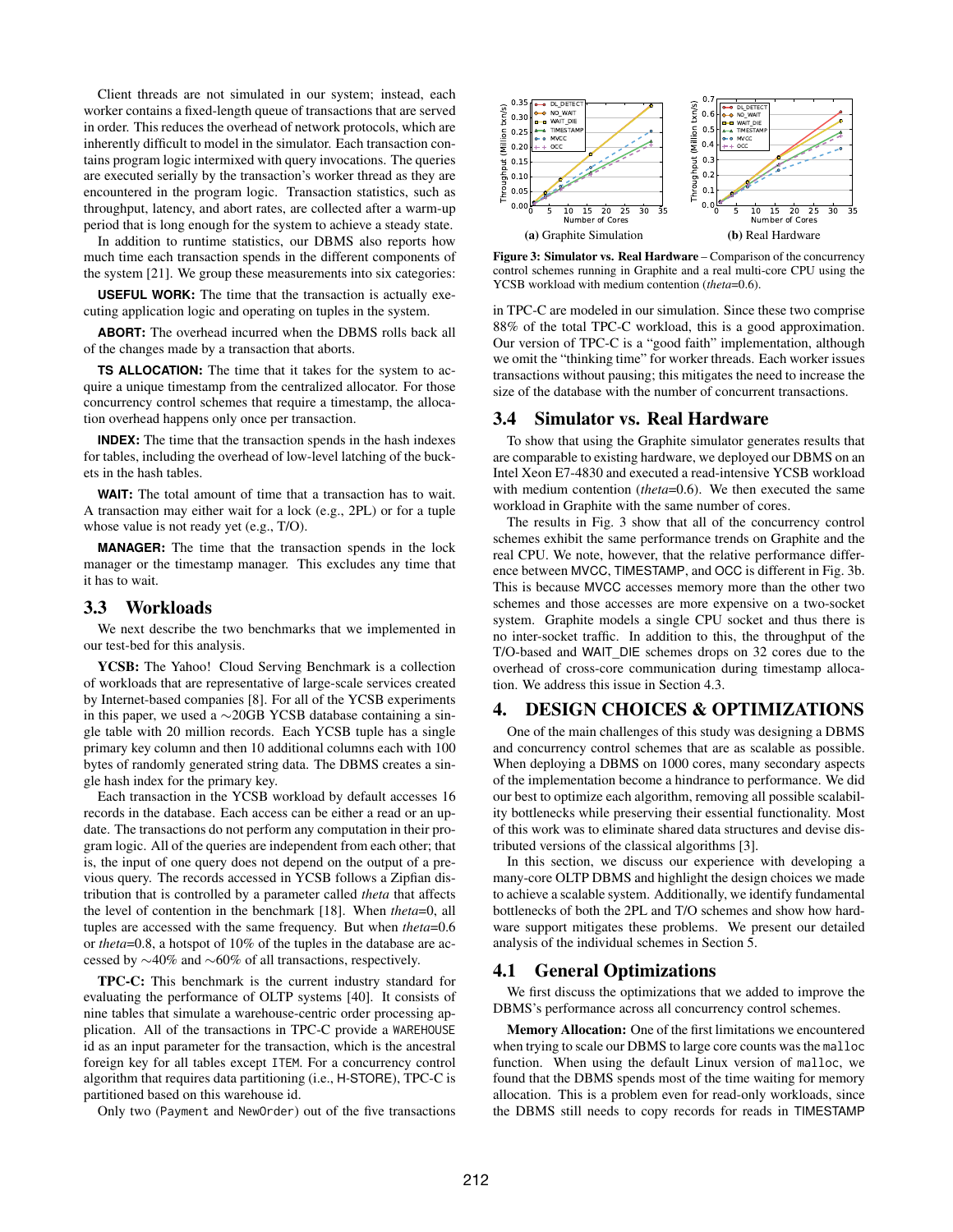<span id="page-4-1"></span>

Figure 4: Lock Thrashing – Results for a write-intensive YCSB workload using the DL\_DETECT scheme without deadlock detection. Each transaction acquires locks in their primary key order.

and to create internal meta-data handles for access tracking data structures. We tried running optimized versions (TCMalloc [\[15\]](#page-11-27), jemalloc [\[13\]](#page-11-28)), but both yielded similar disappointing results.

We overcame this by writing a custom malloc implementation. Similar to TCMalloc and jemalloc, each thread is assigned its own memory pool. But the difference is that our allocator automatically resizes the pools based on the workload. For example, if a benchmark frequently allocates large chunks of contiguous memory, the pool size increases to amortize the cost for each allocation.

Lock Table: As identified in previous work [\[26,](#page-11-2) [36\]](#page-11-29), the lock table is another key contention point in DBMSs. Instead of having a centralized lock table or timestamp manager, we implemented these data structures in a per-tuple fashion where each transaction only latches the tuples that it needs. This improves scalability, but increases the memory overhead because the DBMS maintains additional meta-data for the lock sharer/waiter information. In practice, this meta-data (several bytes) is negligible for large tuples.

Mutexes: Accessing a mutex lock is an expensive operation that requires multiple messages to be sent across the chip. A central critical section protected by a mutex will limit the scalability of any system (cf. Section [4.3\)](#page-4-0). Therefore, it is important to avoid using mutexes on the critical path. For 2PL, the mutex that protects the centralized deadlock detector is the main bottleneck, while for T/O algorithms it is the mutex used for allocating unique timestamps. In the subsequent sections, we describe the optimizations that we developed to obviate the need for these mutexes.

# <span id="page-4-3"></span>4.2 Scalable Two-Phase Locking

We next discuss the optimizations for the 2PL algorithms.

Deadlock Detection: For DL\_DETECT, we found that the deadlock detection algorithm is a bottleneck when multiple threads compete to update their *waits-for* graph in a centralized data structure. We solved this by partitioning the data structure across cores and making the deadlock detector completely lock-free. Now when a transaction updates its *waits-for* graph, its thread updates its queue with the transactions that it is waiting for without any locks. This step is local (i.e., no cross-core communication), as the thread does not write to the queues of other transactions.

In the deadlock detection process, a thread searches for cycles in a partial waits-for graph constructed by only reading the queues of related threads without locking the queues. Although this approach may not discover a deadlock immediately after it forms, the thread is guaranteed to find it on subsequent passes [\[5\]](#page-11-14).

Lock Thrashing: Even with improved detection, DL\_DETECT still does not scale due to lock thrashing. This occurs when a transaction holds its locks until it commits, blocking all the other concurrent transactions that attempt to acquire those locks. This becomes a problem with high contention and a large number of concurrent transactions, and thus is the main bottleneck of all 2PL schemes.

<span id="page-4-2"></span>

Figure 5: Waiting vs. Aborting – Results for DL\_DETECT with varying timeout threshold running high contention YCSB (*theta*=0.8) at 64 cores.

To demonstrate the impact of thrashing, we executed a writeintensive YCSB workload (i.e., 50/50% read-write mixture) using a variant of DL\_DETECT where transactions acquire locks in primary key order. Although this approach is not practical for all workloads, it removes the need for deadlock detection and allows us to better observe the effects of thrashing. Fig. [4](#page-4-1) shows the transaction throughput as a function of the number of cores for different levels of contention. When there is no skew in the workload (*theta*=0), the contention for locks is low and the throughput scales almost linearly. As the contention level increases, however, thrashing starts to occur. With medium contention (*theta*=0.6), the throughput peaks at several hundred cores and then decreases due to thrashing. At the highest contention level (*theta*=0.8), the DBMS's throughput peaks at 16 cores and cannot scale beyond that. Simulation results show that almost all the execution time is spent on waiting for locks. Thus, lock thrashing is the key bottleneck of lock-based approaches that limits scalability in high-contention scenarios.

Waiting vs. Aborting: The thrashing problem can be solved in DL\_DETECT by aborting some transactions to reduce the number of active transactions at any point in time. Ideally, this keeps the system running at the highest throughput achieved in Fig. [4.](#page-4-1) We added a *timeout threshold* in the DBMS that causes the system to abort and restart any transaction that has been waiting for a lock for an amount of time greater than the threshold. We note that when timeout is zero, this algorithm is equivalent to NO\_WAIT.

We ran the same YCSB workload with high contention using different timeout thresholds on a 64-core CPU. We measure both the throughput and abort rate in the DBMS for the DL\_DETECT scheme sweeping the timeout from 0–100 ms.

The results in Fig. [5](#page-4-2) indicate when the CPU has a small number of cores, it is better to use a shorter timeout threshold. This highlights the trade-off between performance and the transaction abort rate. With a small timeout, the abort rate is high, which reduces the number of running transactions and alleviates the thrashing problem. Using a longer timeout reduces the abort rate at the cost of more thrashing. Therefore, in this paper, we evaluate DL\_DETECT with its timeout threshold set to  $100\mu s$ . In practice, the threshold should be based on an application's workload characteristics.

#### <span id="page-4-0"></span>4.3 Scalable Timestamp Ordering

Finally, we discuss the optimizations that we developed to improve the scalability of the T/O-based algorithms.

Timestamp Allocation: All T/O-based algorithms make ordering decisions based on transactions' assigned timestamps. The DBMS must therefore guarantee that each timestamp is allocated to only one transaction. A naïve approach to ensure this is to use a *mutex* in the allocator's critical section, but this leads to poor performance. Another common solution is to use an *atomic addition* operation to advance a global logical timestamp. This requires fewer instructions and thus the DBMS's critical section is locked for a smaller period of time than with a mutex. But as we will show, this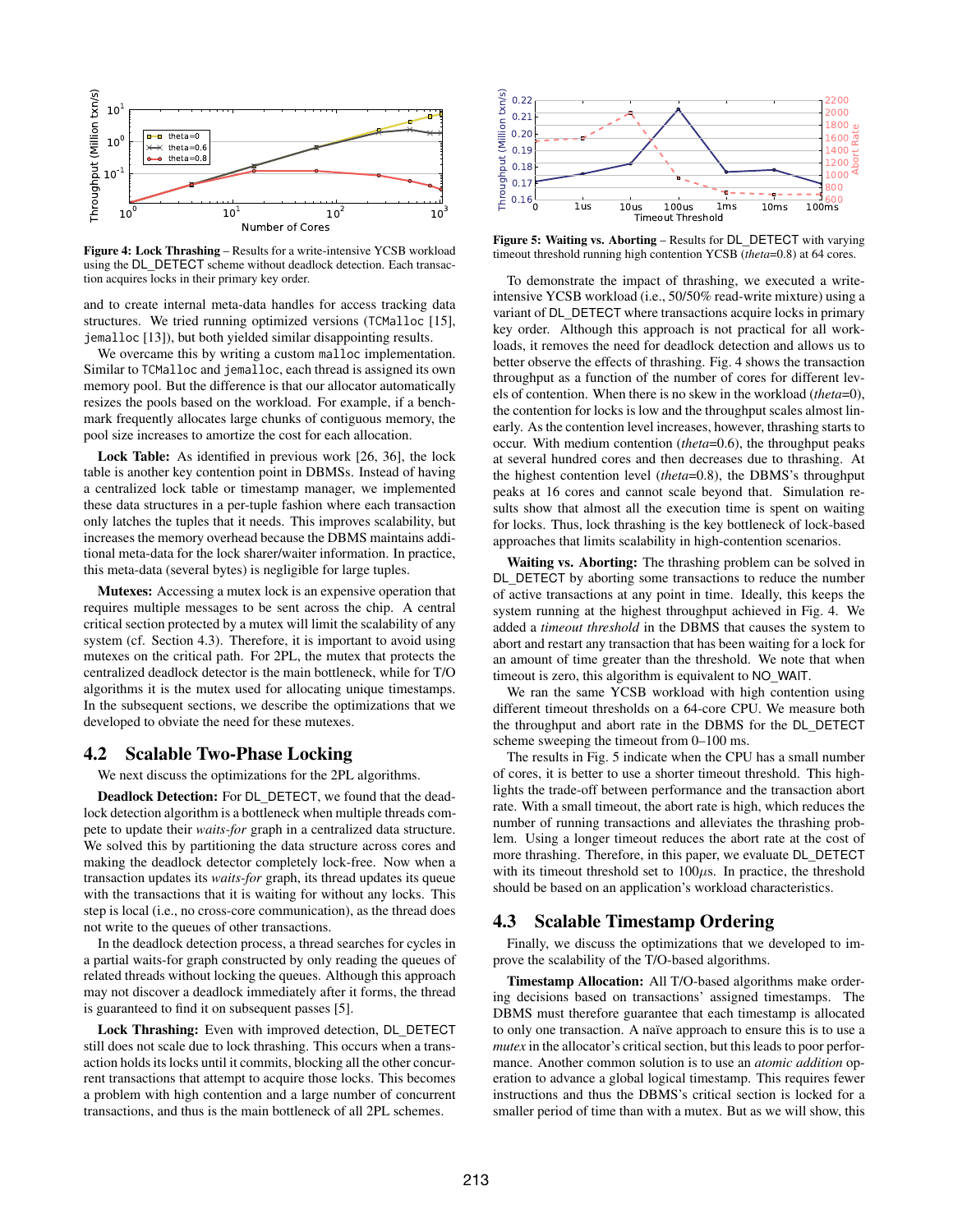approach is still insufficient for a 1000-core CPU. We now discuss three timestamp allocation alternatives: (1) atomic addition with batching [\[42\]](#page-11-16), (2) CPU clocks, and (3) hardware counters.

With the *batched atomic addition* approach, the DBMS uses the same atomic instruction to allocate timestamps, but the timestamp manager returns multiple timestamps together in a batch for each request. This method was first proposed in the Silo DBMS [\[42\]](#page-11-16).

To generate a timestamp using *clock*-based allocation, each worker thread reads a logical clock from its local core and then concatenates it with its thread id. This provides good scalability as long as all the clocks are synchronized. In distributed systems, synchronization is accomplished using software protocols [\[31\]](#page-11-30) or external clocks [\[9\]](#page-11-31). On a many-core CPU, however, this imposes large overhead and thus requires hardware support. As of July 2014, only Intel CPUs support synchronized clocks across cores.

Lastly, the third approach is to use an efficient, built-in *hardware counter*. The counter is physically located at the center of the CPU such that the average distance to each cores is minimized. No existing CPU currently supports this. Thus, we implemented a counter in Graphite where a timestamp request is sent through the on-chip network to increment it atomically in a single cycle.

To determine the maximum rate that the DBMS can allocate timestamps for each method, we ran a micro-benchmark where threads continually acquire new timestamps. The throughput as a function of the number of cores is shown in Fig. [6.](#page-5-1) We first note that *mutex*-based allocation has the lowest performance, with ∼1 million timestamps per second (ts/s) on 1024 cores. The *atomic addition* method reaches a maximum of 30 million  $ts/s$  with a small number of cores, but throughput decreases with the number of cores down to 8 million  $ts/s$ . This is due to the cache coherence traffic from writing back and invalidating the last copy of the corresponding cache line for every timestamp. This takes one round trip of communication across the chip or ∼100 cycles for a 1024 core CPU, which translates to a maximum throughput of 10 million  $ts/s$  at 1GHz frequency. Batching these allocations does help, but it causes performance issues when there is contention (see below). The hardware-based solutions are able to scale with the number of cores. Because incrementing the timestamp takes only one cycle with the *hardware counter*-based approach, this method achieves a maximum throughput of 1 billion  $ts/s$ . The performance gain comes from removing the coherence traffic by executing the addition operation remotely. The *clock*-based approach has ideal (i.e., linear) scaling, since this solution is completely decentralized.

We also tested the different allocation schemes in the DBMS to see how they perform for real workloads. For this experiment, we executed a write-intensive YCSB workload with two different contention levels using the TIMESTAMP scheme. The results in Fig. [7a](#page-5-2) show that with no contention, the relative performance of the allocation methods are the same as in Fig. [6.](#page-5-1) When there is contention, however, the trends in Fig. [7b](#page-5-3) are much different. First, the DBMS's throughput with the *batched atomic addition* method is much worse. This is because when a transaction is restarted due to a conflict, it gets restarted in the same worker thread and is assigned the next timestamp in the last batch. But this new timestamp will also be less than the one for the other transaction that caused the abort, and thus it will continually restart until the thread fetches a new batch. The non-batched *atomic addition* method performs as well as the *clock* and *hardware counter* approaches. Hence, for this paper the DBMS uses *atomic addition* without batching to allocate timestamps because the other approaches require specialized hardware support that is currently not available on all CPUs.

Distributed Validation: The original OCC algorithm contains a critical section at the end of the read phase, where the transac-

<span id="page-5-1"></span>

Figure 6: Timestamp Allocation Micro-benchmark – Throughput measurements for different timestamp allocation methods.

<span id="page-5-2"></span>

<span id="page-5-3"></span>Figure 7: Timestamp Allocation – Throughput of the YCSB workload using TIMESTAMP with different timestamp allocation methods.

tion's read set is compared to previous transactions' write sets to detect conflicts. Although this step is short, as mentioned above, any mutex-protected critical section severely hurts scalability. We solve this problem by using per-tuple validation that breaks up this check into smaller operations. This is similar to the approach used in Hekaton [\[29\]](#page-11-18) but it is simpler, since we only support a single version of each tuple.

Local Partitions: We optimized the original H-STORE protocol to take advantage of shared memory. Because the DBMS's worker threads run in a single process, we allow multi-partition transactions to access tuples at remote partitions directly instead of sending query requests that are executed by the remote partitions' worker threads. This allows for a simpler implementation that is faster than using intra-process communication. With this approach, the data is not physically partitioned since on-chip communication latency is low. Read-only tables are accessed by all threads without replication, thus reducing the memory footprint. Finally, we use the same timestamp allocation optimizations from above to avoid the mandatory wait time to account for clock skew [\[38\]](#page-11-6).

# <span id="page-5-0"></span>5. EXPERIMENTAL ANALYSIS

We now present the results from our analysis of the different concurrency control schemes. Our experiments are grouped into two categories: (1) *scalability* and (2) *sensitivity* evaluations. For the former, we want to determine how well the schemes perform as we increase the number of cores. We scale the number of cores up to 1024 while fixing the workload parameters. With the sensitivity experiments, we vary a single workload parameter (e.g., transaction access skew). We report the DBMS's total simulated throughput as well as a breakdown of the amount of time that each worker thread spends in the different parts of the system listed in Section [3.2.](#page-2-3)

We begin with an extensive analysis of the YCSB workload. The nature of this workload allows us to change its parameters and create a variety of scenarios that stress the concurrency control schemes in different ways. Next, we analyze the TPC-C workload, where we vary the number of warehouses and observe the impact on the throughput of the algorithms. The H-STORE scheme is excluded from our initial experiments and is only introduced in Section [5.5](#page-7-0) when we analyze database partitioning.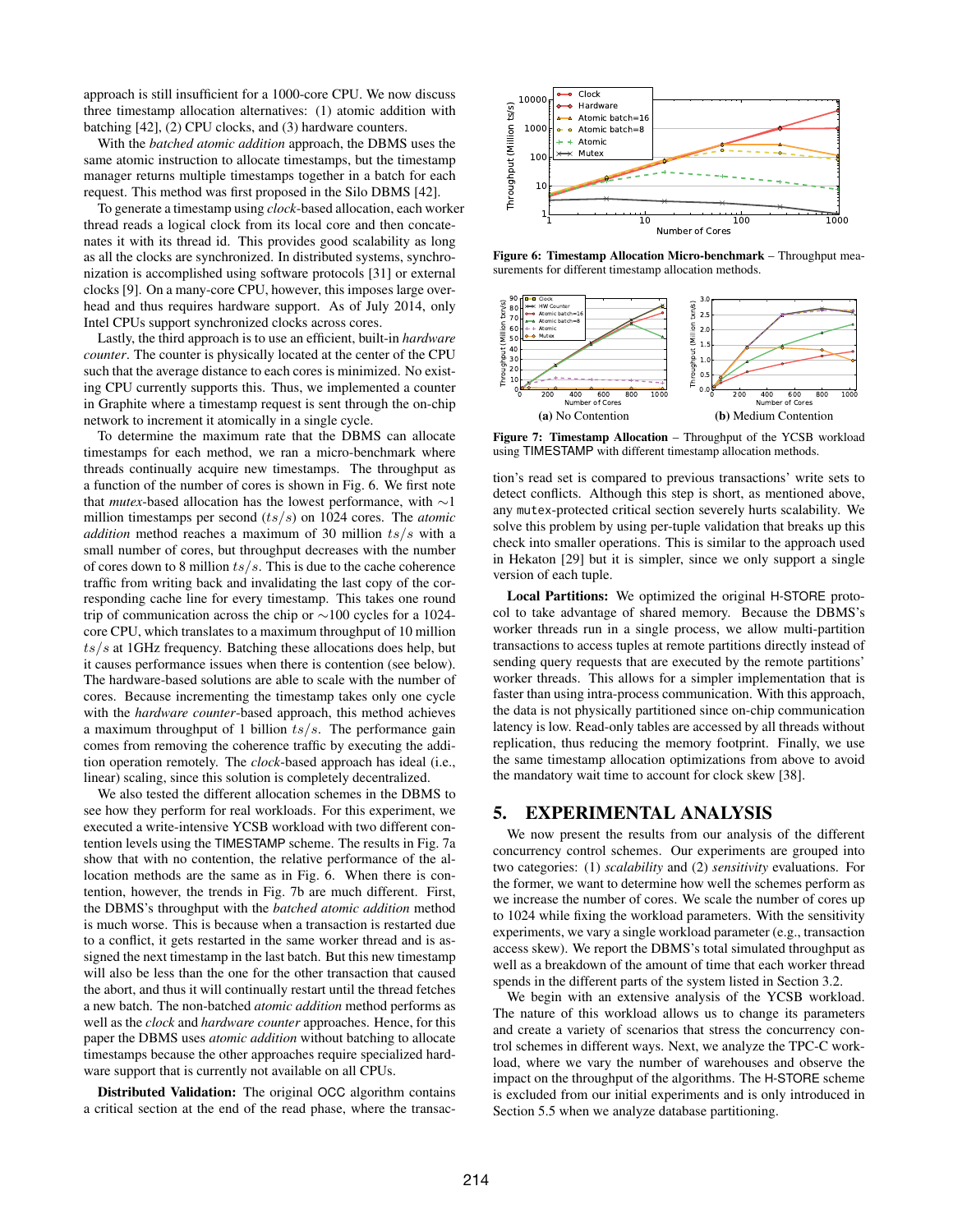<span id="page-6-0"></span>

<span id="page-6-1"></span>Figure 8: Read-only Workload – Results for a read-only YCSB workload.

# 5.1 Read-Only Workload

In this first scalability analysis experiment, we executed a YCSB workload comprising read-only transactions with a uniform access distribution. Each transaction executes 16 separate tuple reads at a time. This provides a baseline for each concurrency control scheme before we explore more complex workload arrangements.

In a perfectly scalable DBMS, the throughput should increase linearly with the number of cores. This is not the case, however, for the T/O schemes in Fig. [8a.](#page-6-0) The time breakdown in Fig. [8b](#page-6-1) indicates that timestamp allocation becomes the bottleneck with a large core count. OCC hits the bottleneck even earlier since it needs to allocate timestamps twice per transaction (i.e., at transaction start and before the validation phase). Both OCC and TIMESTAMP have significantly worse performance than the other algorithms regardless of the number of cores. These algorithms waste cycles because they copy tuples to perform a read, whereas the other algorithms read tuples in place.

#### <span id="page-6-5"></span>5.2 Write-Intensive Workload

A read-only workload represents an optimistic (and unrealistic) scenario, as it generates no data contention. But even if we introduce writes in the workload, the large size of the dataset means that the probability that any two transactions access the same tuples at the same time is small. In reality, the access distribution of an OLTP application is rarely uniform. Instead, it tends to follow a Zipfian skew, where certain tuples are more likely to be accessed than others. This can be from either skew in the popularity of elements in the database or skew based on temporal locality (i.e., newer tuples are accessed more frequently). As a result, this increases contention because transactions compete to access the same data.

We executed a write-intensive YCSB workload comprising transactions that access 16 tuples at time. Within each transaction, each of these accesses will modify the tuple with a 50% probability. The amount of skew in the workload is determined by the parameter *theta* (cf. Section [3.3\)](#page-3-3). We use the medium and high contention levels for the transactions' access patterns.

The medium contention results in Fig. [9](#page-6-2) show that NO\_WAIT and WAIT\_DIE are the only 2PL schemes that scales past 512 cores. NO\_WAIT scales better than WAIT\_DIE. For DL\_DETECT, the break-

<span id="page-6-4"></span><span id="page-6-2"></span>

<span id="page-6-3"></span>Figure 9: Write-Intensive Workload (Medium Contention) – Results for YCSB workload with medium contention (*theta*=0.6).

down in Fig. [9b](#page-6-3) indicates that the DBMS spends a larger percentage of its time waiting in these schemes. DL\_DETECT is inhibited by lock thrashing at 256 cores. NO\_WAIT is the most scalable because it eliminates this waiting. We note, however, that both NO\_WAIT and WAIT\_DIE have a high transaction abort rate. This is not an issue in our experiments because restarting an aborted transaction has low overhead; the time it takes to undo a transaction is slightly less than the time it takes to re-execute the transactions queries. But in reality, the overhead may be larger for workloads where transactions have to rollback changes to multiple tables, indexes, and materialized views.

The results in Fig. [9a](#page-6-4) also show that the T/O algorithms perform well in general. Both TIMESTAMP and MVCC are able to overlap operations and reduce the waiting time. MVCC performs slightly better since it keeps multiple versions of a tuple and thus can serve read requests even if they have older timestamps. OCC does not perform as well because it spends a large portion of its time aborting transactions; the overhead is worse since each transaction has to finish before the conflict is resolved.

With higher contention, the results in Fig. [10](#page-7-1) show that performance of all of the algorithms is much worse. Fig. [10a](#page-7-2) shows that almost all of the schemes are unable to scale to more than 64 cores. Beyond this point, the DBMS's throughput stops increasing and there is no performance benefit to the increased core count. NO\_WAIT initially outperforms all the others, but then succumbs to lock thrashing (cf. Fig. [4\)](#page-4-1). Surprisingly, OCC performs the best on 1024 cores. This is because although a large number of transactions conflict and have to abort during the validation phase, one transaction is always allowed to commit. The time breakdown in Fig. [10b](#page-7-3) shows that the DBMS spends a larger amount of time aborting transactions in every scheme.

To better understand when each scheme begins to falter with increased contention, we fixed the number of cores to 64 and performed a sensitivity analysis on the skew parameter (*theta*). The results in Fig. [11](#page-7-4) indicate that for *theta* values less than 0.6, the contention has little effect on the performance. But for higher settings, there is a sudden drop in throughput that renders all algorithms nonscalable and approaches zero for values greater than 0.8.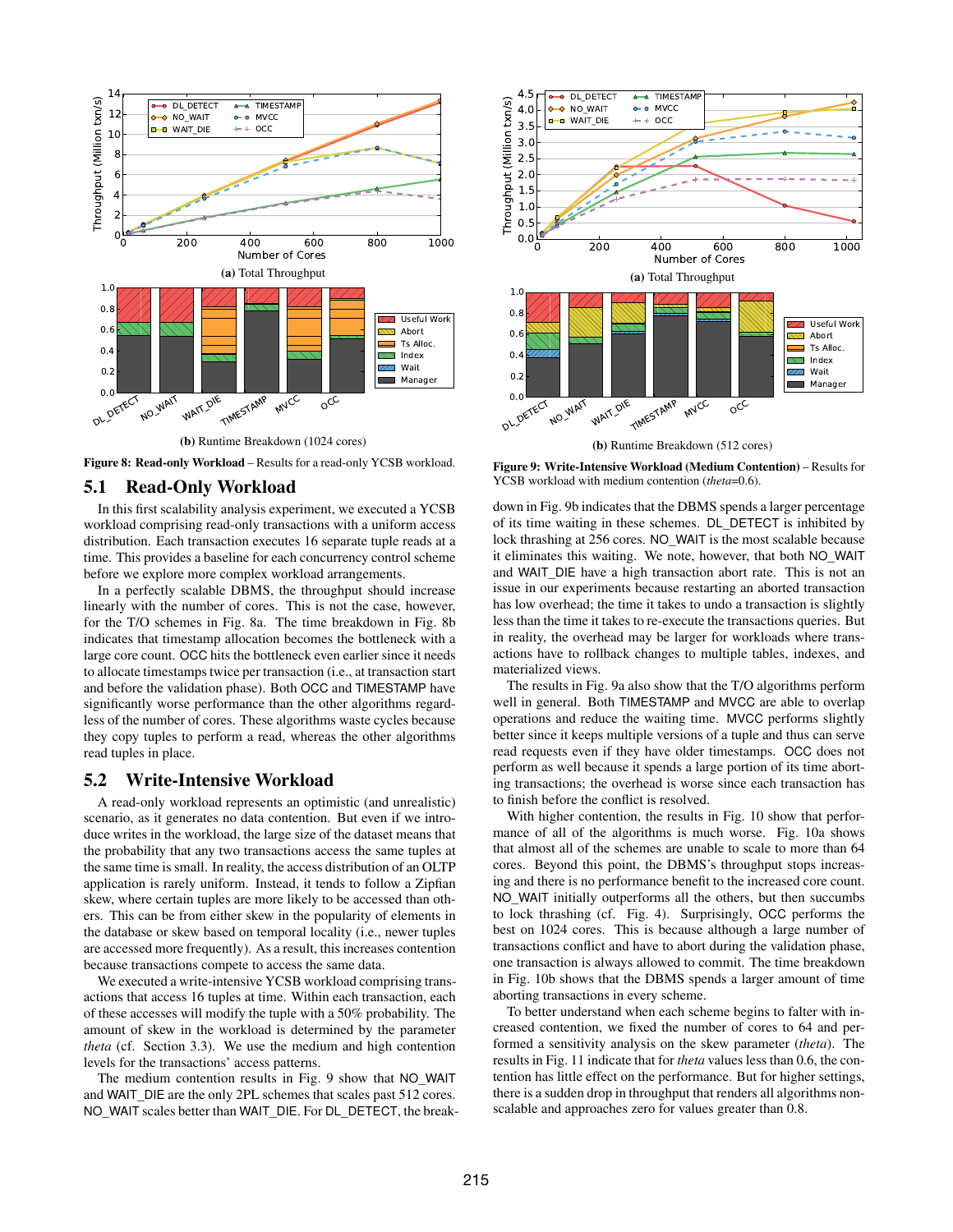<span id="page-7-3"></span><span id="page-7-2"></span><span id="page-7-1"></span>

(b) Runtime Breakdown (64 cores)

Figure 10: Write-Intensive Workload (High Contention) – Results for YCSB workload with high contention (*theta*=0.8).

<span id="page-7-4"></span>

Figure 11: Write-Intensive Workload (Variable Contention) – Results for YCSB workload with varying level of contention on 64 cores.

## 5.3 Working Set Size

The number of tuples accessed by a transaction is another factor that impacts scalability. When a transaction's working set is large, it increases the likelihood that the same data is accessed by concurrent transactions. For 2PL algorithms, this increases the length of time that locks are held by a transaction. With T/O, however, longer transactions may reduce timestamp allocation contention. In this experiment, we vary the number of tuples accessed per transaction in a write-intensive YCSB workload. Because short transactions leads to higher throughput, we measure the number of tuples accessed per second, rather than transactions completed. We use the medium skew setting *(theta*=0.6) and fix the core count to 512.

The results in Fig. [12](#page-7-5) show that when transactions are short, the lock contention is low. DL\_DETECT and NO\_WAIT have the best performance in this scenario, since there are few deadlocks and the number of aborts is low. But as the transactions' working set size increases, the performance of DL\_DETECT degrades due to the overhead of thrashing. For the T/O algorithms and WAIT\_DIE, the throughput is low when the transactions are short because the DBMS spends a majority of its time allocating timestamps. But as the transactions become longer, the timestamp allocation cost is amortized. OCC performs the worst because it allocates double the number of timestamps as the other schemes for each transaction.

Fig. [12b](#page-7-6) shows the time breakdown for transaction length equals

<span id="page-7-7"></span><span id="page-7-5"></span>

<span id="page-7-6"></span>(b) Runtime Breakdown (transaction length = 1)

Figure 12: Working Set Size – The number of tuples accessed per core on 512 cores for transactions with a varying number of queries (*theta*=0.6).

to one. Again, we see that the T/O schemes spend most of their execution time allocating timestamps. As the transactions become longer, Figs. [8b](#page-6-1) and [9b](#page-6-3) shows that the allocation is no longer the main bottleneck. The results in Fig. [12](#page-7-5) also show that the T/Obased algorithms are more tolerant to contention than DL\_DETECT.

# 5.4 Read/Write Mixture

Another important factor for concurrency control is the read- /write mixtures of transactions. More writes leads to more contention that affect the algorithms in different ways. For this experiment, we use YCSB on a 64 core configuration and vary the percentage of read queries executed by each transaction. Each transaction executes 16 queries using the high skew setting (*theta*=0.8).

The results in Fig. [13](#page-8-0) indicate that all of the algorithms achieve better throughput when there are more read transactions. At 100% reads, the results match the previous read-only results in Fig. [8a.](#page-6-0) TIMESTAMP and OCC do not perform well because they copy tuples for reading. MVCC stand out as having the best performance when there are small number of write transactions. This is also an example of where supporting non-blocking reads through multiple versions is most effective; read queries access the correct version of a tuple based on timestamps and do not need to wait for a writing transaction. This is a key difference from TIMESTAMP, where late arriving queries are rejected and their transactions are aborted.

## <span id="page-7-0"></span>5.5 Database Partitioning

Up to this point in our analysis, we assumed that the database is stored as a single partition in memory and that all worker threads can access any tuple. With the H-STORE scheme, however, the DBMS splits the database into disjoint subsets to increase scalability [\[38\]](#page-11-6). This approach achieves good performance only if the database is partitioned in such a way that enables a majority of transactions to only need to access data at a single partition [\[34\]](#page-11-19). H-STORE does not work well when the workload contains multipartition transactions because of its coarse-grained locking scheme. It also matters how many partitions each transaction accesses; for example, H-STORE will still perform poorly even with a small number of multi-partition transactions if they access all partitions.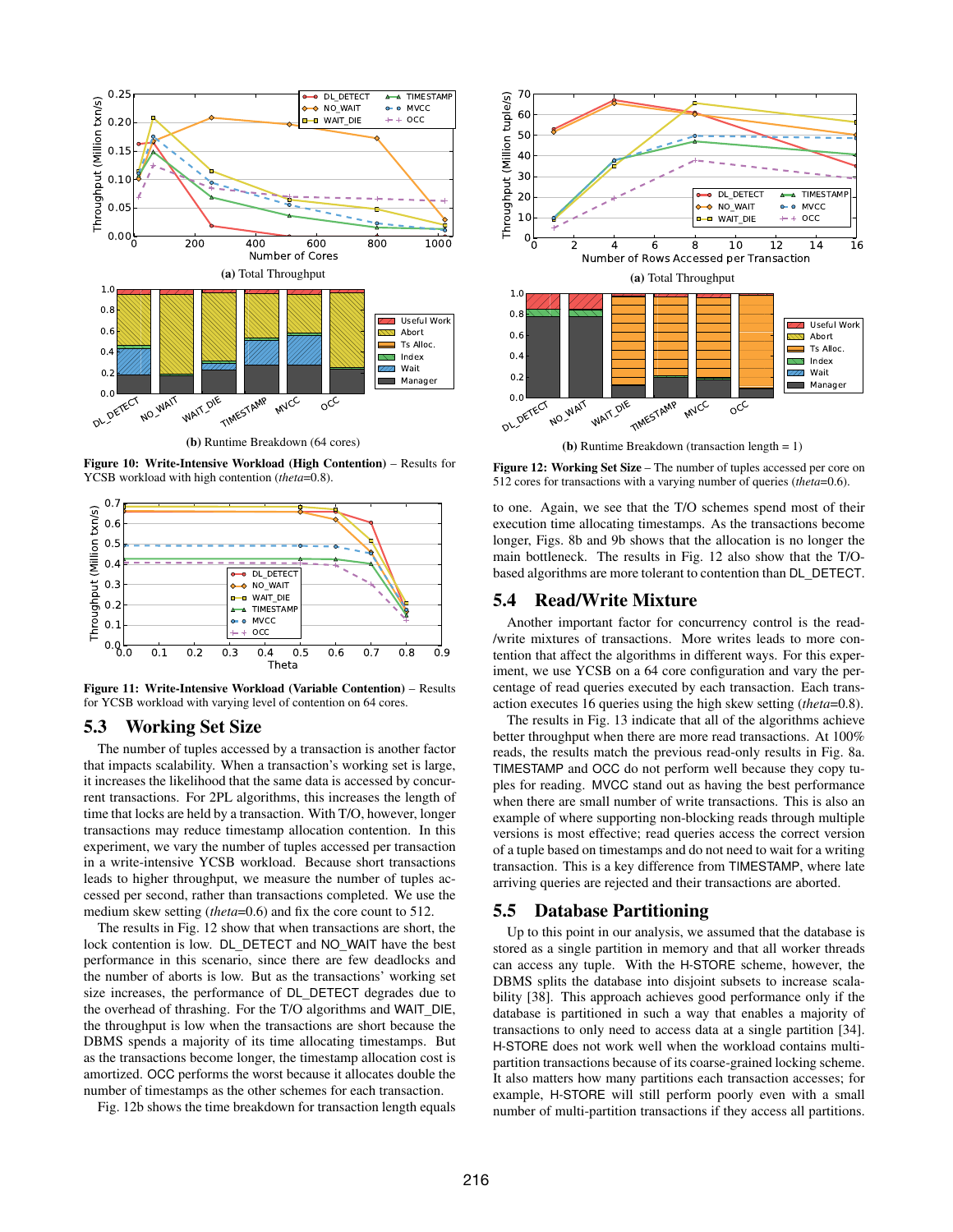<span id="page-8-0"></span>

Figure 13: Read/Write Mixture – Results for YCSB with a varying percentage of read-only transactions with high contention (*theta*=0.8).

<span id="page-8-1"></span>

Figure 14: Database Partitioning – Results for a read-only workload on a partitioned YCSB database. The transactions access the database based on a uniform distribution (*theta*=0.0).

To explore these issues in a many-core setting, we first compare H-STORE to the six other schemes under ideal conditions. We then analyze its performance with multi-partition transactions.

We divide the YCSB database into the same number of partitions as the number of cores in each trial. Since YCSB only has one table, we use a simple hashing strategy to assign tuples to partitions based on their primary keys so that each partition stores approximately the same number of records. These tests use a writeintensive workload where each transaction executes 16 queries that all use index look-ups without any skew (*theta*=0.0). We also assume that the DBMS knows what partition to assign each transaction to at runtime before it starts [\[34\]](#page-11-19).

In the first experiment, we executed a workload comprised only of single-partition transactions. The results in Fig. [14](#page-8-1) show that H-STORE outperforms all other schemes up to 800 cores. Since it is especially designed to take advantage of partitioning, it has a much lower overhead for locking than the other schemes. But because H-STORE also depends on timestamp allocation for scheduling, it suffers from the same bottleneck as the other T/O-based schemes. As a result, the performance degrades at higher core counts. For the other schemes, partitioning does not have a significant impact on throughput. It would be possible, however, to adapt their implementation to take advantage of partitioning [\[36\]](#page-11-29).

We next modified the YCSB driver to vary the percentage of multi-partition transactions in the workload and deployed the DBMS on a 64-core CPU. The results in Fig. [15a](#page-8-2) illustrate two important aspects of the H-STORE scheme. First, there is no difference in performance whether or not the workload contains transactions that modify the database; this is because of H-STORE's locking scheme. Second, the DBMS's throughput degrades as the number of multipartition transactions in the workload increases because they reduce the amount of parallelism in the system [\[34,](#page-11-19) [42\]](#page-11-16).

Lastly, we executed YCSB with 10% multi-partition transactions and varied the number of partitions that they access. The DBMS's

<span id="page-8-2"></span>

<span id="page-8-3"></span>Figure 15: Multi-Partition Transactions – Sensitivity analysis of the H-STORE scheme for YCSB workloads with multi-partition transactions.

throughput for the single-partition workload in Fig. [15b](#page-8-3) exhibits the same degradation due to timestamp allocation as H-STORE in Fig. [14.](#page-8-1) This is also why the throughputs for the one- and twopartition workloads converge at 1000 cores. The DBMS does not scale with transactions accessing four or more partitions because of the reduced parallelism and increased cross-core communication.

# 5.6 TPC-C

Finally, we analyze the performance of all the concurrency control algorithms when running the TPC-C benchmark. The transactions in TPC-C are more complex than those in YCSB and is representative of a large class of OLTP applications. For example, they access multiple tables with a *read-modify-write* access pattern and the output of some queries are used as the input for subsequent queries in the same transaction. TPC-C transactions can also abort because of certain conditions in their program logic, as opposed to only because the DBMS detected a conflict.

The workload in each trial comprises 50% NewOrder and 50% Payment transactions. These two make up 88% of the default TPC-C mix and are the most interesting in terms of complexity. Supporting the other transactions would require additional DBMS features, such as B-tree latching for concurrent updates. This would add additional overhead to the system, and thus we defer the problem of scaling indexes for many-core CPUs as future work.

The size of TPC-C databases are typically measured by the number of warehouses. The warehouse is the root entity for almost all tables in the database. We follow the TPC-C specification where ∼10% of the NewOrder transactions and ∼15% of the Payment transactions access a "remote" warehouse. For partitioned-based schemes, such as H-STORE, each partition consists of all the data for a single warehouse [\[38\]](#page-11-6). This means that the remote warehouse transactions will access multiple partitions.

We first execute the TPC-C workload on a 4-warehouse database with 100MB of data per warehouse (0.4GB in total). This allows us to evaluate the algorithms when there are more worker threads than warehouses. We then execute the same workload again on a 1024-warehouse database. Due to memory constraints of running in the Graphite simulator, we reduced the size of this database to 26MB of data per warehouse (26GB in total). This does not affect our measurements because the number of tuples accessed by each transaction is independent of the database size.

#### <span id="page-8-4"></span>*5.6.1 4 Warehouses*

The results in Fig. [16](#page-9-1) show that all of the schemes fail to scale for TPC-C when there are fewer warehouses than cores. With H-STORE, the DBMS is unable to utilize extra cores because of its partitioning scheme; the additional worker threads are essentially idle. For the other schemes, the results in Fig. [16c](#page-9-2) show that they are able to scale up to 64 cores for the NewOrder transaction. TIMESTAMP, MVCC, and OCC have worse scalability due to high abort rates. DL\_DETECT does not scale due to thrashing and dead-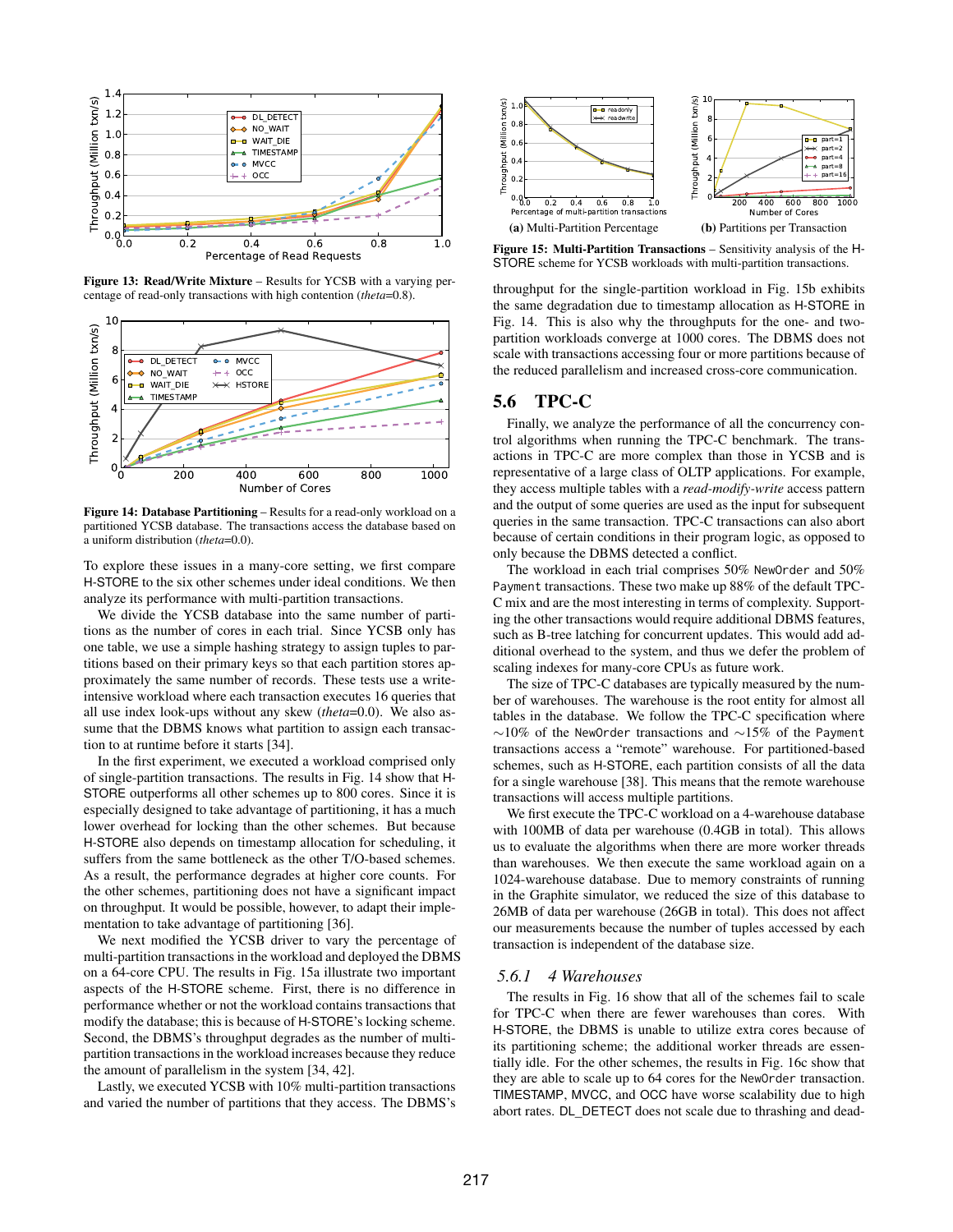<span id="page-9-4"></span><span id="page-9-1"></span>

<span id="page-9-5"></span><span id="page-9-3"></span>Figure 17: TPC-C (1024 warehouses) – Results for the TPC-C workload running up to 1024 cores.

locks. But the results in Fig. [16b](#page-9-3) show that no scheme scales for the Payment transaction. The reason for this is that every Payment transaction updates a single field in the warehouse (W\_YTD). This means that either the transaction (1) must acquire an exclusive lock on the corresponding tuple (i.e., DL\_DETECT) or (2) issue a prewrite on that field (i.e., T/O-based algorithms). If the number of threads is greater than the number of warehouses, then updating the warehouse table becomes a bottleneck.

In general, the main problem for these two transactions is the contention on updating the WAREHOUSE table. Each Payment transaction updates its corresponding warehouse entry and each NewOrder will read it. For the 2PL-based algorithms, these read and write operations block each other. Two of the T/O-based algorithms, TIMESTAMP and MVCC, outperform the other schemes because their write operations are not blocked by reads. This eliminates the lock blocking problem in 2PL. As a result, the NewOrder transactions can execute in parallel with Payment transactions.

#### *5.6.2 1024 Warehouses*

We next execute the TPC-C workload with 1024 warehouses with up to 1024 cores. Once again, we see in Fig. [17](#page-9-4) that no scheme is able to scale. The results indicate that unlike in Section [5.6.1,](#page-8-4) the DBMS's throughput is limited by NewOrder transactions. This is due to different reasons for each scheme.

With almost all the schemes, the main bottleneck is the overhead of maintaining locks and latches, which occurs even if there is no contention. For example, the NewOrder transaction reads tuples from the read-only ITEM table, which means for the 2PL schemes that each access creates a shared-lock entry in the DBMS. With a large number of concurrent transactions, the lock meta-data becomes large and thus it takes longer to update them. OCC does not use such locks while a transaction runs, but it does use latches for each tuple accessed during the validation phase. Acquiring these latches becomes an issue for transactions with large footprints, like NewOrder. Although MVCC also does not have locks, each read request generates a new history record, which increases memory traffic. We note, however, that all of this is technically unnecessary work because the ITEM table is never modified.

The results in Fig. [17b](#page-9-5) indicate that when the number of warehouses is the same or greater than the number of worker threads, the bottleneck in the Payment transaction is eliminated. This improves the performance of all schemes. For T/O schemes, however, the throughput becomes too high at larger core counts and thus they are inhibited by timestamp allocation. As a result, they are unable

<span id="page-9-2"></span>to achieve higher than ∼10 million txn/s. This is the same scenario as Fig. [12a](#page-7-7) where 2PL outperforms T/O for short transactions.

H-STORE performs the best overall due to its ability to exploit partitioning even with ∼12% multi-partition transactions in the workload. This corroborates results from previous studies that show that H-STORE outperforms other approaches when less than 20% workload comprises multi-partition transactions [\[34,](#page-11-19) [42\]](#page-11-16). At 1024 cores, however, it is limited by the DBMS's timestamp allocation.

# <span id="page-9-0"></span>6. DISCUSSION

We now discuss the results of the previous sections and propose solutions to avoid these scalability issues for many-core DBMSs.

# 6.1 DBMS Bottlenecks

Our evaluation shows that all seven concurrency control schemes fail to scale to a large number of cores, but for different reasons and conditions. Table [2](#page-10-1) summarizes the findings for each of the schemes. In particular, we identified several bottlenecks to scalability: (1) lock thrashing, (2) preemptive aborts, (3) deadlocks, (4) timestamp allocation, and (5) memory-to-memory copying.

Thrashing happens in any waiting-based algorithm. As discussed in Section [4.2,](#page-4-3) thrashing is alleviated by proactively aborting. This leads to the trade-off between aborts and performance. In general, the results in Section [5.2](#page-6-5) showed that for high-contention workloads, a non-waiting deadlock prevention scheme (NO\_WAIT) performs much better than deadlock detection (DL\_DETECT).

Although no single concurrency control scheme performed the best for all workloads, one may outperform the others under certain conditions. Thus, it may be possible to combine two or more classes of algorithms into a single DBMS and switch between them based on the workload. For example, a DBMS could use DL\_DETECT for workloads with little contention, but switch to NO\_WAIT or a T/O-based algorithm when transactions are taking too long to finish due to thrashing. One could also employ a hybrid approach, such as MySQL's DL\_DETECT + MVCC scheme, where read-only transactions use multi-versioning and all others use 2PL.

These results also make it clear that new hardware support is needed to overcome some of these bottlenecks. For example, all of the T/O schemes suffer from the timestamp allocation bottleneck when the throughput is high. Using the *atomic addition* method when the core count is large causes the worker threads to send many messages across the chip to modify the timestamp. We showed in Section [4.3](#page-4-0) how the *clock* and *hardware counter* methods per-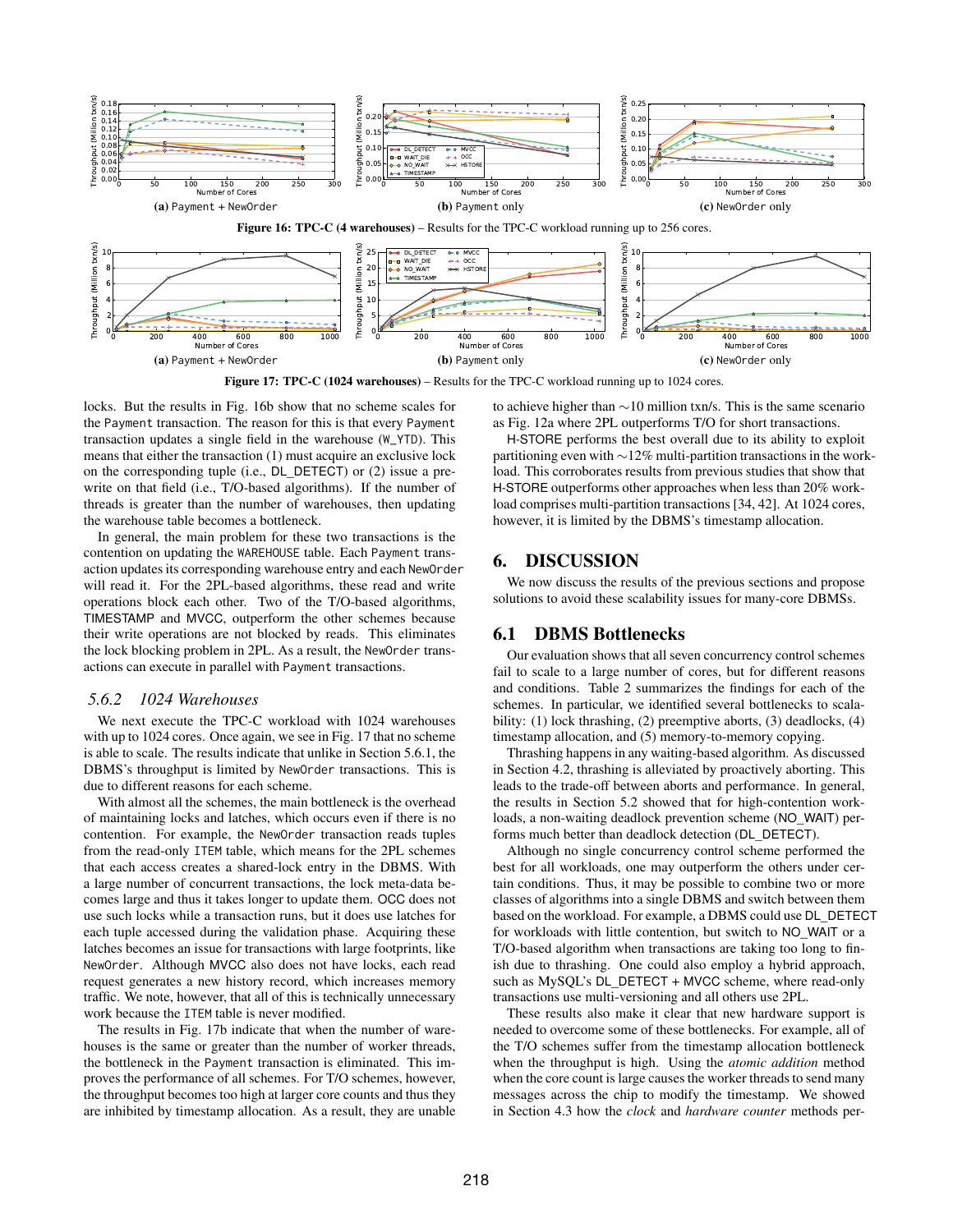<span id="page-10-1"></span>

|                |                  | <b>DL DETECT</b> Scales under low-contention.<br>Suffers from lock<br>thrashing.                                          |
|----------------|------------------|---------------------------------------------------------------------------------------------------------------------------|
|                | <b>NO WAIT</b>   | Has no centralized point of contention. Highly scal-<br>able. Very high abort rate.                                       |
|                | <b>WAIT DIE</b>  | Suffers from lock thrashing and timestamp bottle-<br>neck.                                                                |
|                | <b>TIMESTAMP</b> | High overhead from copying data locally.<br>Non-<br>blocking writes. Suffers from timestamp bottleneck.                   |
| $\mathbb{S}^1$ | <b>MVCC</b>      | Performs well w/ read-intensive workload. Non-<br>blocking reads and writes. Suffers from timestamp<br>bottleneck.        |
|                | occ              | High overhead for copying data locally. High abort<br>cost. Suffers from timestamp bottleneck.                            |
|                | <b>H-STORE</b>   | The best algorithm for partitioned workloads. Suf-<br>fers from multi-partition transactions and timestamp<br>bottleneck. |

Table 2: A summary of the bottlenecks for each concurrency control scheme evaluated in Section [5.](#page-5-0)

formed the best without the drawbacks of batching. Thus, we believe that they should be included in future CPU architectures.

We also saw that memory issues cause slowdown in some of the schemes. One way to alleviate this problem is to add a hardware accelerator on the CPU to do memory copying in the background. This would eliminate the need to load all data through the CPU's pipeline. We also showed in Section [4.1](#page-3-4) how malloc was another bottleneck and that we were able to overcome it by developing our own implementation that supports dynamic pool resizing. But with a large number of cores, these pools become too unwieldy to manage in a global memory controller. We believe that future CPUs will need to switch to decentralized or hierarchical memory controllers to provide faster memory allocation.

#### 6.2 Multi-core vs. Multi-node Systems

Distributed DBMSs are touted for being able to scale beyond what a single-node DBMS can support [\[38\]](#page-11-6). This is especially true when the number of CPU cores and the amount of memory available on a node is small. But moving to a multi-node architecture introduces a new performance bottleneck: *distributed transactions* [\[3\]](#page-11-8). Since these transactions access data that may not be on the same node, the DBMS must use an atomic commit protocol, such as *two-phase commit* [\[16\]](#page-11-32). The coordination overhead of such protocols inhibits the scalability of distributed DBMSs because the communication between nodes over the network is slow. In contrast, communication between threads in a shared-memory environment is much faster. This means that a single many-core node with a large amount of DRAM might outperform a distributed DBMS for all but the largest OLTP applications [\[42\]](#page-11-16).

It may be that for multi-node DBMSs two levels of abstraction are required: a shared-nothing implementation between nodes and a multi-threaded shared-memory DBMS within a single chip. This hierarchy is common in high-performance computing applications. More work is therefore needed to study the viability and challenges of such hierarchical concurrency control in an OLTP DBMS.

## <span id="page-10-0"></span>7. RELATED WORK

The work in [\[39\]](#page-11-33) is one of the first hardware analysis of a DBMS running an OLTP workload. Their evaluation focused on multiprocessor systems, such as how to assign processes to processors to avoid bandwidth bottlenecks. Another study [\[37\]](#page-11-34) measured CPU stall times due to cache misses in OLTP workloads. This work was later expanded in [\[2\]](#page-11-35) and more recently by [\[41,](#page-11-36) [35\]](#page-11-37).

With the exception of H-STORE [\[14,](#page-11-11) [22,](#page-11-20) [38,](#page-11-6) [43\]](#page-11-38) and OCC [\[28\]](#page-11-15), all other concurrency control schemes implemented in our test-bed are derived from the seminal surveys by Bernstein et al. [\[3,](#page-11-8) [5\]](#page-11-14). In recent years, there have been several efforts towards improving the shortcomings of these classical implementations [\[11,](#page-11-17) [24,](#page-11-1) [32,](#page-11-3) [42\]](#page-11-16). Other work includes standalone lock managers that are designed to be more scalable on multi-core CPUs [\[36,](#page-11-29) [26\]](#page-11-2). We now describe these systems in further detail and discuss why they are still unlikely to scale on future many-core architectures.

Shore-MT [\[24\]](#page-11-1) is a multi-threaded version of Shore [\[7\]](#page-11-39) that employs a deadlock detection scheme similar to DL\_DETECT. Much of the improvements in Shore-MT come from optimizing bottlenecks in the system other than concurrency control, such as logging [\[25\]](#page-11-40). The system still suffers from the same thrashing bottleneck as DL\_DETECT on high contention workloads.

DORA is an OLTP execution engine built on Shore-MT [\[32\]](#page-11-3). Instead of assigning transactions to threads, as in a traditional DBMS architecture, DORA assigns threads to partitions. When a transaction needs to access data at a specific partition, its handle is sent to the corresponding thread for that partition where it then waits in a queue for its turn. This is similar to H-STORE's partitioning model, except that DORA supports multiple record-level locks per partition (instead of one lock per partition) [\[33\]](#page-11-41). We investigated implementing DORA in our DBMS but found that it could not be easily adapted and requires a separate system implementation.

The authors of Silo [\[42\]](#page-11-16) also observed that global critical sections are the main bottlenecks in OCC. To overcome this, they use a decentralized validation phase based on *batched atomic addition* timestamps. But as we showed in Section [4.3,](#page-4-0) the DBMS must use large batches when deployed on a large number of cores to amortize the cost of centralized allocation. This batching in turn increases the system's latency under contention.

Hekaton [\[11\]](#page-11-17) is a main memory table extension for Microsoft's SQL Server that uses a variant of MVCC with lock-free data structures [\[29\]](#page-11-18). The administrator designates certain tables as in-memory tables that are then accessed together with regular, disk-resident tables. The main limitation of Hekaton is that timestamp allocation suffers from the same bottleneck as the other T/O-based algorithms evaluated in this paper.

The VLL centralized lock manager uses per-tuple 2PL to remove contention bottlenecks [\[36\]](#page-11-29). It is an optimized version of DL DETECT that requires much smaller storage and computation overhead than our implementation when the contention is low. VLL achieves this by partitioning the database into disjoint subsets. Like H-STORE, this technique only works when the workload is partitionable. Internally, each partition still has a critical section that will limit scalability at high contention workloads.

The work in [\[26\]](#page-11-2) identified latch contention as the main scalability bottleneck in MySQL. They removed this contention by replacing the *atomic-write-after-read* synchronization pattern with a *read-after-write* scheme. They also proposed to pre-allocate and deallocate locks in bulk to improve scalability. This system, however, is still based on centralized deadlock detection and thus will perform poorly when there is contention in the database. In addition, their implementation requires the usage of global barriers that will be problematic at higher core counts.

Others have looked into using the software-hardware co-design approach for improving DBMS performance. The "bionic database" project [\[23\]](#page-11-42) is similar to our proposal, but it focuses on implementing OLTP DBMS operations in FPGAs instead of new hardware directly on the CPU. Other work is focused on OLAP DBMSs and thus is not applicable to our problem domain. For example, an FPGA-based SQL accelerator proposed in [\[10\]](#page-11-43) filters in-flight data moving from a data source to a data sink. It targets OLAP applications by using the FPGA to accelerate the projection and restriction